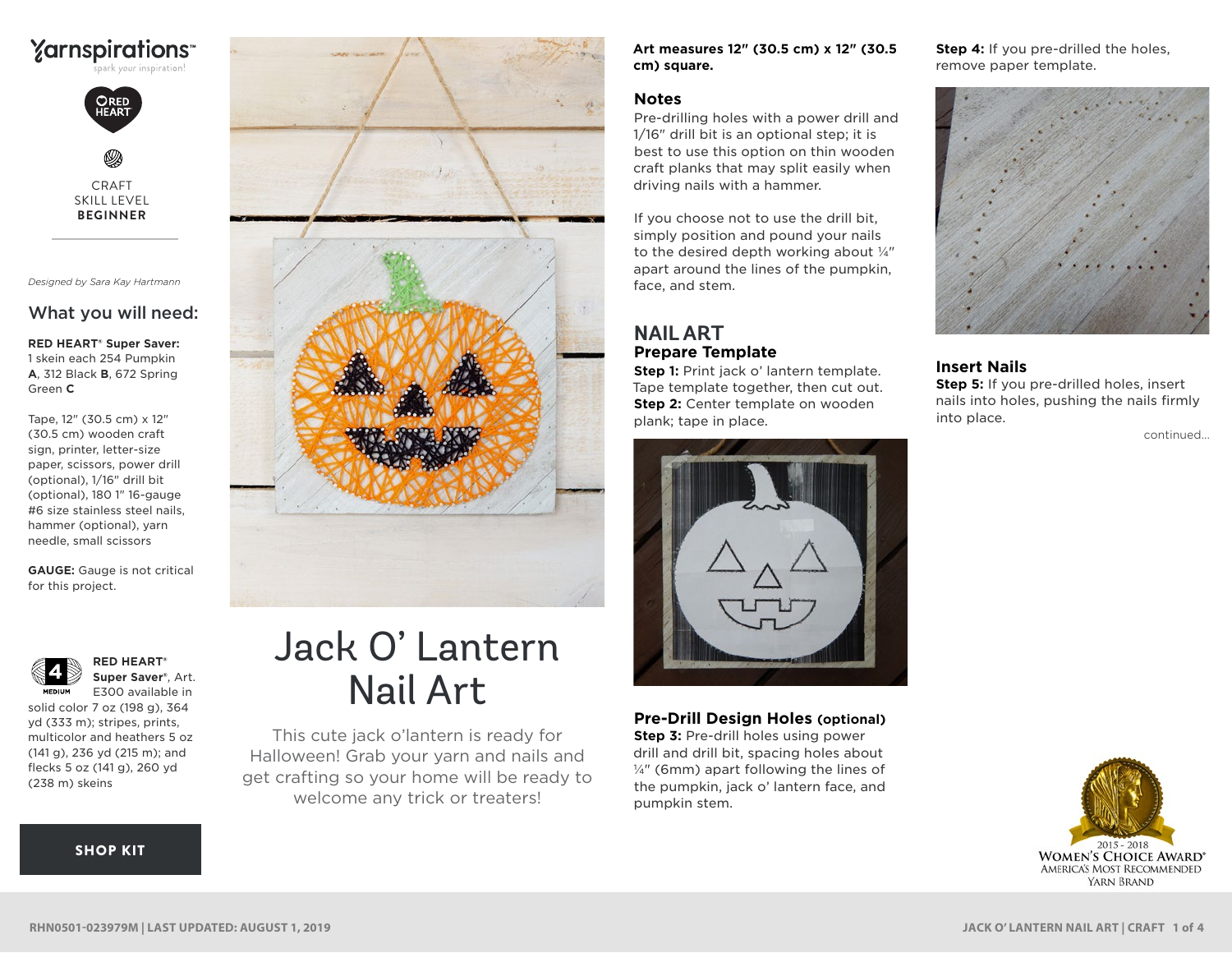







If you did not pre-drill holes, very lightly tap nails into place with a hammer. Try to sink the nails at the same depth so they are an even height. Remove the template.

#### **WRAP YARN Pumpkin**

**Step 6:** With **A**, tie yarn onto any nail at the outer edge of the pumpkin (not the stem or jack o' lantern face) using an overhand knot. Knot the yarn again.



**Step 7:** Wrap yarn around the outline of the pumpkin, alternating the direction you move through the nails and wrapping the yarn once beneath the nail head to create tension as you work along the outline of the pumpkin.



#### **Fill Color**

**Step 8:** Once your pumpkin is fully outlined, fill in the pumpkin with **A** by randomly crisscrossing yarn and wrapping around the nail heads as you go.



#### **Finishing Off Yarn**

**Step 9:** Periodically you need to finish off your yarn when an area gets filled. To do this, hold the working end of the yarn taut with one hand and use the yarn needle to help you tie an overhand knot up close against a nail. Tie a second overhand knot. Trim the yarn tail about ⅛" (3mm) from the double knot.



**Step 10:** Rejoin **A** in another section and keep filling the pumpkin, fastening off and trimming yarn as described in step 9 until pumpkin outline is completely filled.

![](_page_1_Picture_17.jpeg)

#### **Jack O' Lantern Face**

**Step 11:** With **B**, repeat outlining and filling technique to fill in the eyes, nose and mouth. Fasten off; trim yarn tails.

![](_page_1_Picture_20.jpeg)

continued...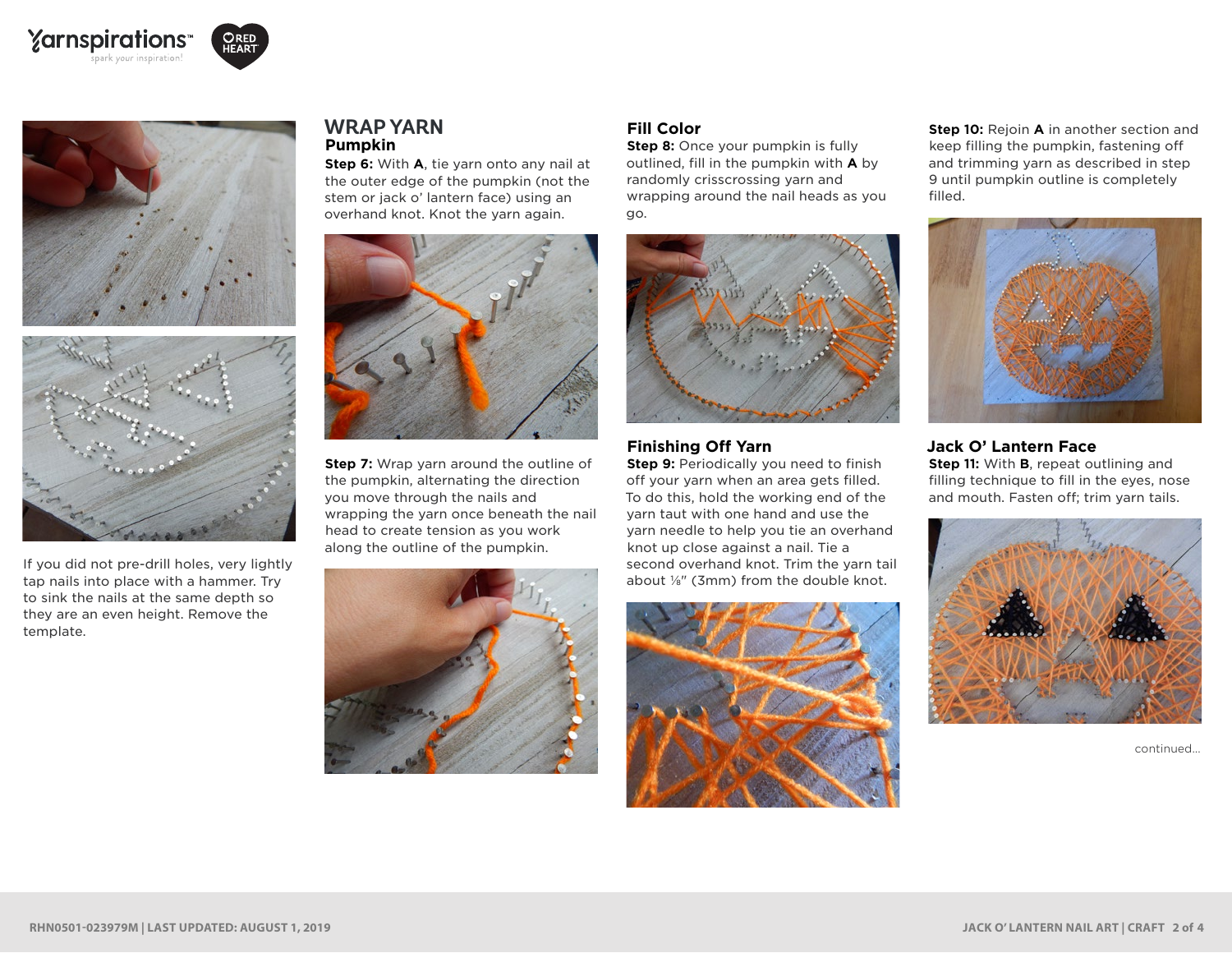![](_page_2_Picture_0.jpeg)

![](_page_2_Picture_1.jpeg)

#### **Pumpkin Stem**

**Step 12:** With **C**, repeat outlining and filling process for the pumpkin stem. Fasten off; trim yarn tails.

## **FINISHING**

**Step 13:** Trim any remaining yarn ends.

See next page for template

![](_page_2_Picture_7.jpeg)